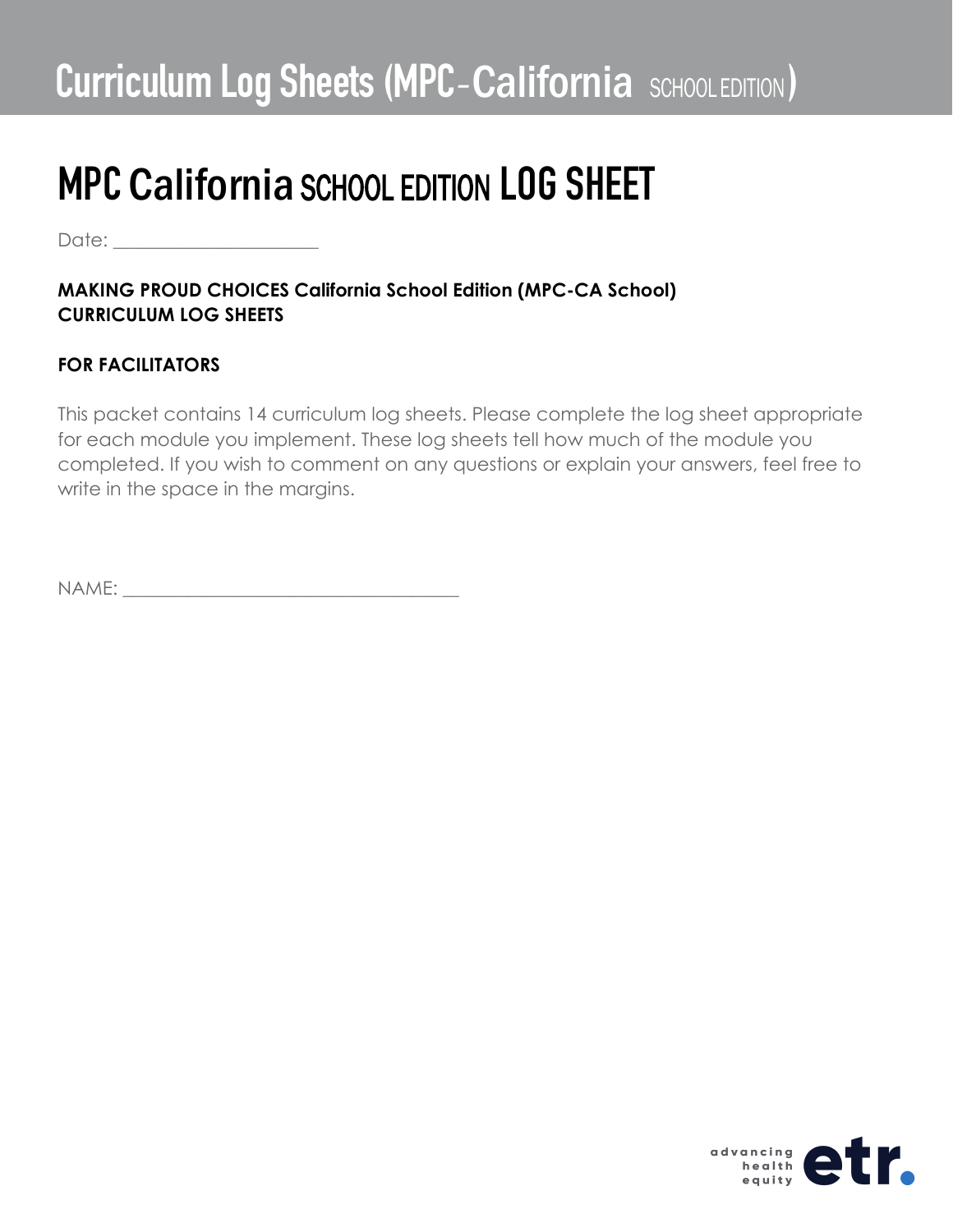#### **MAKING PROUD CHOICES California School Edition (MPC-CA School) CURRICULUM LOG SHEETS**

**Instructions:** For each activity, indicate whether the activity was fully completed, partially completed, or not done at all. Place a check in the appropriate column.

### Module 1 – Getting to Know You and Making Your Dreams Come True

| <b>ACTIVITY</b>                                        | <b>NOT DONE</b> | <b>PARTIALLY COMPLETED</b> | <b>FULLY COMPLETED</b> |
|--------------------------------------------------------|-----------------|----------------------------|------------------------|
| A. Welcome and<br>Program Overview                     |                 |                            |                        |
| <b>B. Creating a Group Contract</b>                    |                 |                            |                        |
| C. Talking Circle                                      |                 |                            |                        |
| D. Making Proud Choices!<br>Brainstorm                 |                 |                            |                        |
| F. Goals and<br>Dreams Timeline                        |                 |                            |                        |
| G. Brainstorming Obstacles to<br>Your Goals and Dreams |                 |                            |                        |

Did you add anything that was not a part of this module as written in the manual? No Wes If yes, please describe what you added:

\_\_\_\_\_\_\_\_\_\_\_\_\_\_\_\_\_\_\_\_\_\_\_\_\_\_\_\_\_\_\_\_\_\_\_\_\_\_\_\_\_\_\_\_\_\_\_\_\_\_\_\_\_\_\_\_\_\_\_\_\_\_\_\_\_\_\_\_\_\_\_\_\_\_\_\_\_\_\_\_\_\_\_\_\_\_\_\_\_\_ \_\_\_\_\_\_\_\_\_\_\_\_\_\_\_\_\_\_\_\_\_\_\_\_\_\_\_\_\_\_\_\_\_\_\_\_\_\_\_\_\_\_\_\_\_\_\_\_\_\_\_\_\_\_\_\_\_\_\_\_\_\_\_\_\_\_\_\_\_\_\_\_\_\_\_\_\_\_\_\_\_\_\_\_\_\_\_\_\_\_  $\_$  , and the set of the set of the set of the set of the set of the set of the set of the set of the set of the set of the set of the set of the set of the set of the set of the set of the set of the set of the set of th

\_\_\_\_\_\_\_\_\_\_\_\_\_\_\_\_\_\_\_\_\_\_\_\_\_\_\_\_\_\_\_\_\_\_\_\_\_\_\_\_\_\_\_\_\_\_\_\_\_\_\_\_\_\_\_\_\_\_\_\_\_\_\_\_\_\_\_\_\_\_\_\_\_\_\_\_\_\_\_\_\_\_\_\_\_\_\_\_\_\_ \_\_\_\_\_\_\_\_\_\_\_\_\_\_\_\_\_\_\_\_\_\_\_\_\_\_\_\_\_\_\_\_\_\_\_\_\_\_\_\_\_\_\_\_\_\_\_\_\_\_\_\_\_\_\_\_\_\_\_\_\_\_\_\_\_\_\_\_\_\_\_\_\_\_\_\_\_\_\_\_\_\_\_\_\_\_\_\_\_\_ \_\_\_\_\_\_\_\_\_\_\_\_\_\_\_\_\_\_\_\_\_\_\_\_\_\_\_\_\_\_\_\_\_\_\_\_\_\_\_\_\_\_\_\_\_\_\_\_\_\_\_\_\_\_\_\_\_\_\_\_\_\_\_\_\_\_\_\_\_\_\_\_\_\_\_\_\_\_\_\_\_\_\_\_\_\_\_\_\_\_

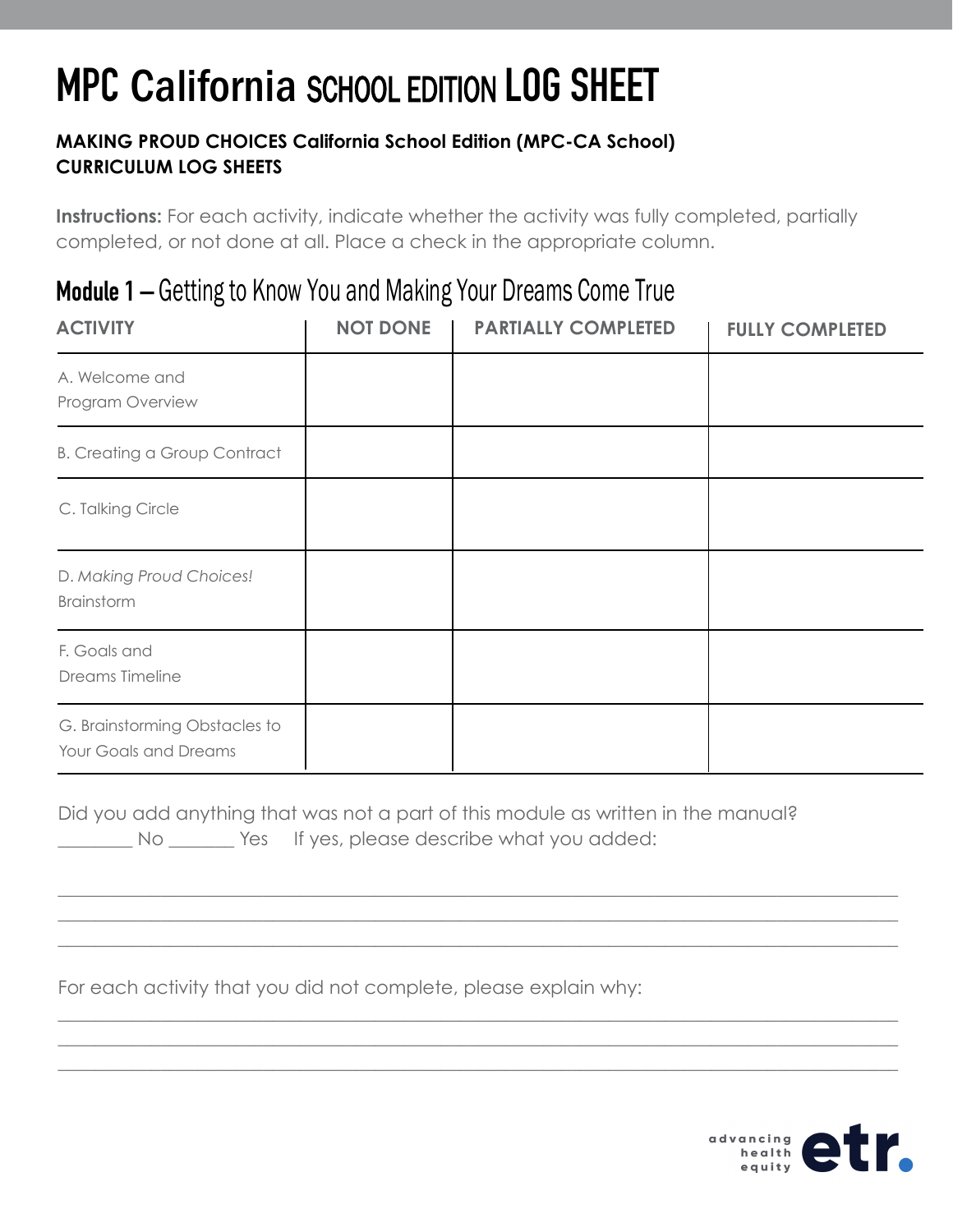#### **MAKING PROUD CHOICES California School Edition (MPC-CA School) CURRICULUM LOG SHEETS**

**Instructions:** For each activity, indicate whether the activity was fully completed, partially completed, or not done at all. Place a check in the appropriate column.

### Module 2 – The Consequences of Sex: HIV Infection: Part 1

| <b>ACTIVITY</b>                             | <b>NOT DONE</b> | <b>PARTIALLY COMPLETED</b> | <b>FULLY COMPLETED</b> |
|---------------------------------------------|-----------------|----------------------------|------------------------|
| A. The Subject Is HIV DVD<br>and Discussion |                 |                            |                        |
| B. Myths and Facts About HIV                |                 |                            |                        |

|  | Did you add anything that was not a part of this module as written in the manual? |                                             |  |  |  |
|--|-----------------------------------------------------------------------------------|---------------------------------------------|--|--|--|
|  |                                                                                   | Yes If yes, please describe what you added: |  |  |  |

\_\_\_\_\_\_\_\_\_\_\_\_\_\_\_\_\_\_\_\_\_\_\_\_\_\_\_\_\_\_\_\_\_\_\_\_\_\_\_\_\_\_\_\_\_\_\_\_\_\_\_\_\_\_\_\_\_\_\_\_\_\_\_\_\_\_\_\_\_\_\_\_\_\_\_\_\_\_\_\_\_\_\_\_\_\_\_\_\_\_ \_\_\_\_\_\_\_\_\_\_\_\_\_\_\_\_\_\_\_\_\_\_\_\_\_\_\_\_\_\_\_\_\_\_\_\_\_\_\_\_\_\_\_\_\_\_\_\_\_\_\_\_\_\_\_\_\_\_\_\_\_\_\_\_\_\_\_\_\_\_\_\_\_\_\_\_\_\_\_\_\_\_\_\_\_\_\_\_\_\_ \_\_\_\_\_\_\_\_\_\_\_\_\_\_\_\_\_\_\_\_\_\_\_\_\_\_\_\_\_\_\_\_\_\_\_\_\_\_\_\_\_\_\_\_\_\_\_\_\_\_\_\_\_\_\_\_\_\_\_\_\_\_\_\_\_\_\_\_\_\_\_\_\_\_\_\_\_\_\_\_\_\_\_\_\_\_\_\_\_\_

\_\_\_\_\_\_\_\_\_\_\_\_\_\_\_\_\_\_\_\_\_\_\_\_\_\_\_\_\_\_\_\_\_\_\_\_\_\_\_\_\_\_\_\_\_\_\_\_\_\_\_\_\_\_\_\_\_\_\_\_\_\_\_\_\_\_\_\_\_\_\_\_\_\_\_\_\_\_\_\_\_\_\_\_\_\_\_\_\_\_ \_\_\_\_\_\_\_\_\_\_\_\_\_\_\_\_\_\_\_\_\_\_\_\_\_\_\_\_\_\_\_\_\_\_\_\_\_\_\_\_\_\_\_\_\_\_\_\_\_\_\_\_\_\_\_\_\_\_\_\_\_\_\_\_\_\_\_\_\_\_\_\_\_\_\_\_\_\_\_\_\_\_\_\_\_\_\_\_\_\_ \_\_\_\_\_\_\_\_\_\_\_\_\_\_\_\_\_\_\_\_\_\_\_\_\_\_\_\_\_\_\_\_\_\_\_\_\_\_\_\_\_\_\_\_\_\_\_\_\_\_\_\_\_\_\_\_\_\_\_\_\_\_\_\_\_\_\_\_\_\_\_\_\_\_\_\_\_\_\_\_\_\_\_\_\_\_\_\_\_\_

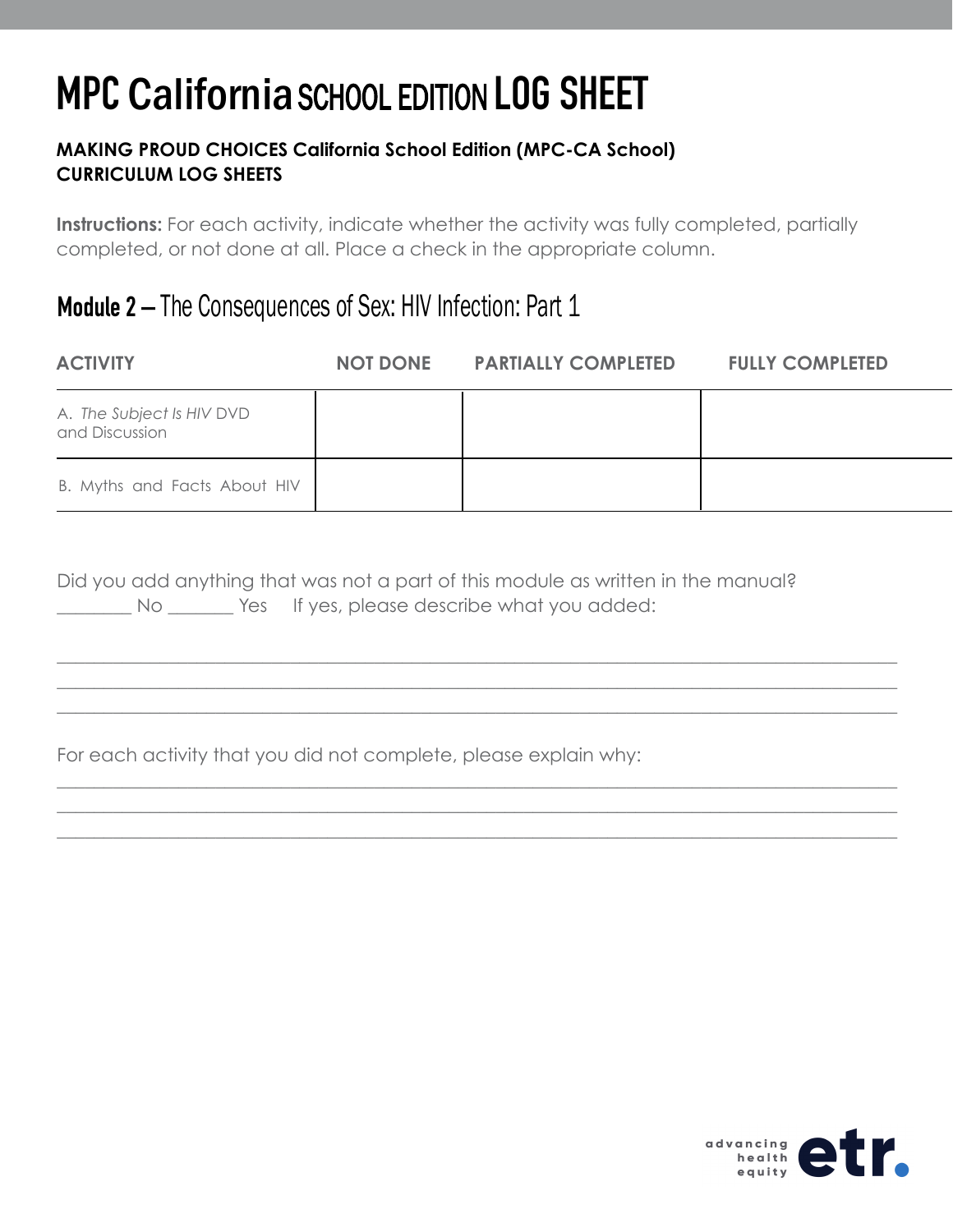#### **MAKING PROUD CHOICES California School Edition (MPC-CA School) CURRICULUM LOG SHEETS**

**Instructions:** For each activity, indicate whether the activity was fully completed, partially completed, or not done at all. Place a check in the appropriate column.

### Module 3 – The Consequences of Sex: HIV Infection: Part 2

| <b>ACTIVITY</b>                                                                   | <b>NOT DONE</b> | <b>PARTIALLY COMPLETED</b> | <b>FULLY COMPLETED</b> |
|-----------------------------------------------------------------------------------|-----------------|----------------------------|------------------------|
| A. HIV Risk Continuum                                                             |                 |                            |                        |
| <b>B. Understanding Messages</b><br>About Sex                                     |                 |                            |                        |
| Did you add anything that was not a part of this module as written in the manual? |                 |                            |                        |

\_\_\_\_\_\_\_\_\_\_\_\_\_\_\_\_\_\_\_\_\_\_\_\_\_\_\_\_\_\_\_\_\_\_\_\_\_\_\_\_\_\_\_\_\_\_\_\_\_\_\_\_\_\_\_\_\_\_\_\_\_\_\_\_\_\_\_\_\_\_\_\_\_\_\_\_\_\_\_\_\_\_\_\_\_\_\_\_\_\_ \_\_\_\_\_\_\_\_\_\_\_\_\_\_\_\_\_\_\_\_\_\_\_\_\_\_\_\_\_\_\_\_\_\_\_\_\_\_\_\_\_\_\_\_\_\_\_\_\_\_\_\_\_\_\_\_\_\_\_\_\_\_\_\_\_\_\_\_\_\_\_\_\_\_\_\_\_\_\_\_\_\_\_\_\_\_\_\_\_\_ \_\_\_\_\_\_\_\_\_\_\_\_\_\_\_\_\_\_\_\_\_\_\_\_\_\_\_\_\_\_\_\_\_\_\_\_\_\_\_\_\_\_\_\_\_\_\_\_\_\_\_\_\_\_\_\_\_\_\_\_\_\_\_\_\_\_\_\_\_\_\_\_\_\_\_\_\_\_\_\_\_\_\_\_\_\_\_\_\_\_

\_\_\_\_\_\_\_\_\_\_\_\_\_\_\_\_\_\_\_\_\_\_\_\_\_\_\_\_\_\_\_\_\_\_\_\_\_\_\_\_\_\_\_\_\_\_\_\_\_\_\_\_\_\_\_\_\_\_\_\_\_\_\_\_\_\_\_\_\_\_\_\_\_\_\_\_\_\_\_\_\_\_\_\_\_\_\_\_\_\_ \_\_\_\_\_\_\_\_\_\_\_\_\_\_\_\_\_\_\_\_\_\_\_\_\_\_\_\_\_\_\_\_\_\_\_\_\_\_\_\_\_\_\_\_\_\_\_\_\_\_\_\_\_\_\_\_\_\_\_\_\_\_\_\_\_\_\_\_\_\_\_\_\_\_\_\_\_\_\_\_\_\_\_\_\_\_\_\_\_\_ \_\_\_\_\_\_\_\_\_\_\_\_\_\_\_\_\_\_\_\_\_\_\_\_\_\_\_\_\_\_\_\_\_\_\_\_\_\_\_\_\_\_\_\_\_\_\_\_\_\_\_\_\_\_\_\_\_\_\_\_\_\_\_\_\_\_\_\_\_\_\_\_\_\_\_\_\_\_\_\_\_\_\_\_\_\_\_\_\_\_

d you ddd anything that was not a part of this module as written in the i No \_\_\_\_\_\_\_ Yes If yes, please describe what you added:

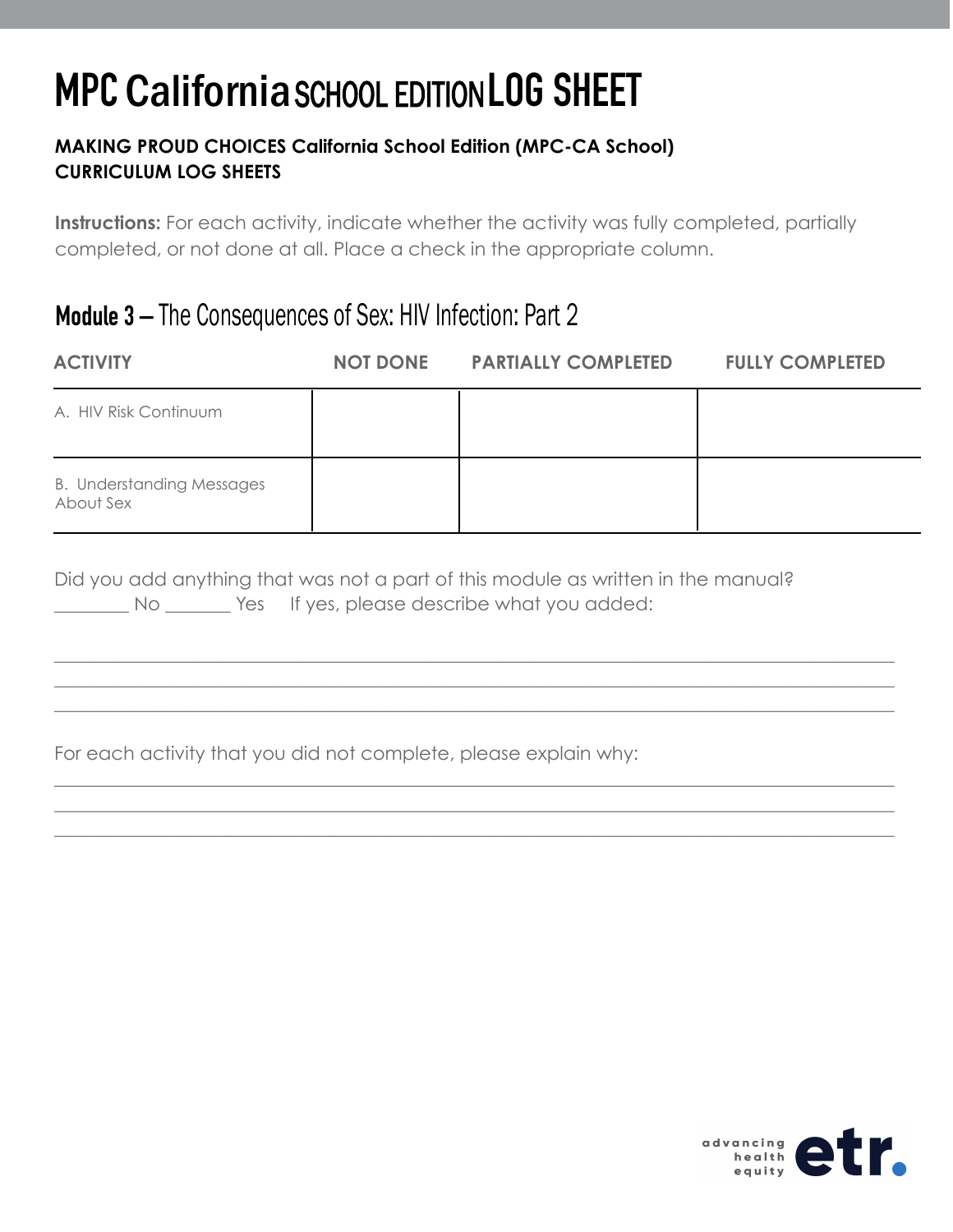#### **MAKING PROUD CHOICES California School Edition (MPC-CA School) CURRICULUM LOG SHEETS**

**Instructions:** For each activity, indicate whether the activity was fully completed, partially completed, or not done at all. Place a check in the appropriate column.

### Module 4 – Attitudes About Sex, HIV and Condom Use

| <b>ACTIVITY</b>                       | <b>NOT DONE</b> | <b>PARTIALLY COMPLETED</b> | <b>FULLY COMPLETED</b> |
|---------------------------------------|-----------------|----------------------------|------------------------|
| A. The Hard Way DVD and<br>Discussion |                 |                            |                        |
| B. Calling Koko: Part 1               |                 |                            |                        |

 $\_$  , and the set of the set of the set of the set of the set of the set of the set of the set of the set of the set of the set of the set of the set of the set of the set of the set of the set of the set of the set of th \_\_\_\_\_\_\_\_\_\_\_\_\_\_\_\_\_\_\_\_\_\_\_\_\_\_\_\_\_\_\_\_\_\_\_\_\_\_\_\_\_\_\_\_\_\_\_\_\_\_\_\_\_\_\_\_\_\_\_\_\_\_\_\_\_\_\_\_\_\_\_\_\_\_\_\_\_\_\_\_\_\_\_\_\_\_\_\_\_\_ \_\_\_\_\_\_\_\_\_\_\_\_\_\_\_\_\_\_\_\_\_\_\_\_\_\_\_\_\_\_\_\_\_\_\_\_\_\_\_\_\_\_\_\_\_\_\_\_\_\_\_\_\_\_\_\_\_\_\_\_\_\_\_\_\_\_\_\_\_\_\_\_\_\_\_\_\_\_\_\_\_\_\_\_\_\_\_\_\_\_

\_\_\_\_\_\_\_\_\_\_\_\_\_\_\_\_\_\_\_\_\_\_\_\_\_\_\_\_\_\_\_\_\_\_\_\_\_\_\_\_\_\_\_\_\_\_\_\_\_\_\_\_\_\_\_\_\_\_\_\_\_\_\_\_\_\_\_\_\_\_\_\_\_\_\_\_\_\_\_\_\_\_\_\_\_\_\_\_\_\_  $\_$  , and the set of the set of the set of the set of the set of the set of the set of the set of the set of the set of the set of the set of the set of the set of the set of the set of the set of the set of the set of th \_\_\_\_\_\_\_\_\_\_\_\_\_\_\_\_\_\_\_\_\_\_\_\_\_\_\_\_\_\_\_\_\_\_\_\_\_\_\_\_\_\_\_\_\_\_\_\_\_\_\_\_\_\_\_\_\_\_\_\_\_\_\_\_\_\_\_\_\_\_\_\_\_\_\_\_\_\_\_\_\_\_\_\_\_\_\_\_\_\_

|    |  |  |                                             | Did you add anything that was not a part of this module as written in the manual? |
|----|--|--|---------------------------------------------|-----------------------------------------------------------------------------------|
| No |  |  | Yes If yes, please describe what you added: |                                                                                   |

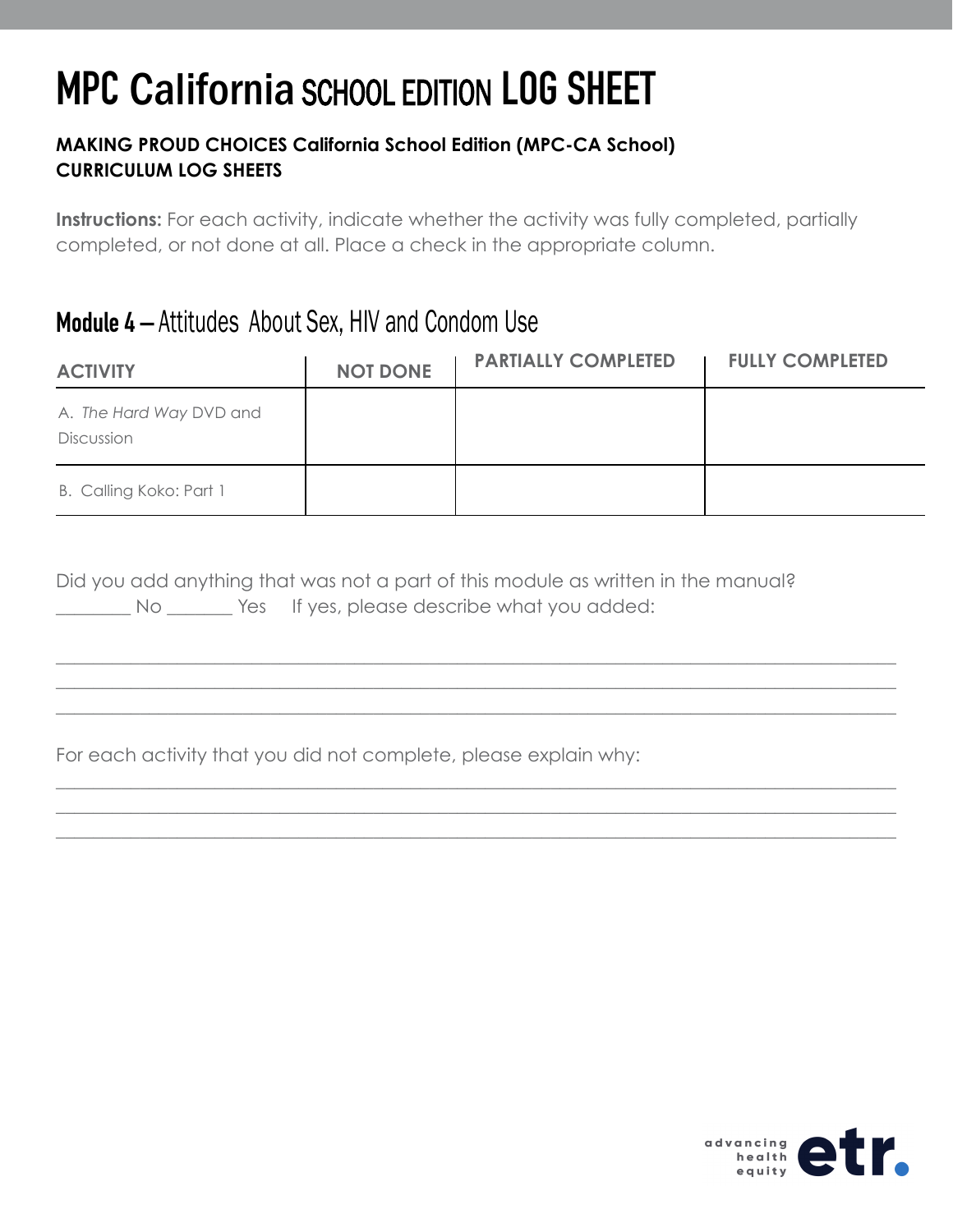#### **MAKING PROUD CHOICES California School Edition (MPC-CA School) CURRICULUM LOG SHEETS**

**Instructions:** For each activity, indicate whether the activity was fully completed, partially completed, or not done at all. Place a check in the appropriate column.

### Module 5 – Strategies for Preventing HIV Infection: Stop, Think and Act: Part 1

| <b>ACTIVITY</b>                                                                | <b>NOT DONE</b> | <b>PARTIALLY COMPLETED</b> | <b>FULLY COMPLETED</b> |
|--------------------------------------------------------------------------------|-----------------|----------------------------|------------------------|
| A. Calling Koko: Part 2                                                        |                 |                            |                        |
| B. Only Yes Means Yes:<br>Affirmative Consent                                  |                 |                            |                        |
| C. STOP, THINK and ACT:<br>Introduction to Problem Solving                     |                 |                            |                        |
| D. Sean and Morgan Case<br>Study: Problem Solving Using<br>STOP, THINK and ACT |                 |                            |                        |

Did you add anything that was not a part of this module as written in the manual? No Western Hilbers, please describe what you added:

\_\_\_\_\_\_\_\_\_\_\_\_\_\_\_\_\_\_\_\_\_\_\_\_\_\_\_\_\_\_\_\_\_\_\_\_\_\_\_\_\_\_\_\_\_\_\_\_\_\_\_\_\_\_\_\_\_\_\_\_\_\_\_\_\_\_\_\_\_\_\_\_\_\_\_\_\_\_\_\_\_\_\_\_\_\_\_\_\_\_ \_\_\_\_\_\_\_\_\_\_\_\_\_\_\_\_\_\_\_\_\_\_\_\_\_\_\_\_\_\_\_\_\_\_\_\_\_\_\_\_\_\_\_\_\_\_\_\_\_\_\_\_\_\_\_\_\_\_\_\_\_\_\_\_\_\_\_\_\_\_\_\_\_\_\_\_\_\_\_\_\_\_\_\_\_\_\_\_\_\_ \_\_\_\_\_\_\_\_\_\_\_\_\_\_\_\_\_\_\_\_\_\_\_\_\_\_\_\_\_\_\_\_\_\_\_\_\_\_\_\_\_\_\_\_\_\_\_\_\_\_\_\_\_\_\_\_\_\_\_\_\_\_\_\_\_\_\_\_\_\_\_\_\_\_\_\_\_\_\_\_\_\_\_\_\_\_\_\_\_\_

\_\_\_\_\_\_\_\_\_\_\_\_\_\_\_\_\_\_\_\_\_\_\_\_\_\_\_\_\_\_\_\_\_\_\_\_\_\_\_\_\_\_\_\_\_\_\_\_\_\_\_\_\_\_\_\_\_\_\_\_\_\_\_\_\_\_\_\_\_\_\_\_\_\_\_\_\_\_\_\_\_\_\_\_\_\_\_\_\_\_ \_\_\_\_\_\_\_\_\_\_\_\_\_\_\_\_\_\_\_\_\_\_\_\_\_\_\_\_\_\_\_\_\_\_\_\_\_\_\_\_\_\_\_\_\_\_\_\_\_\_\_\_\_\_\_\_\_\_\_\_\_\_\_\_\_\_\_\_\_\_\_\_\_\_\_\_\_\_\_\_\_\_\_\_\_\_\_\_\_\_ \_\_\_\_\_\_\_\_\_\_\_\_\_\_\_\_\_\_\_\_\_\_\_\_\_\_\_\_\_\_\_\_\_\_\_\_\_\_\_\_\_\_\_\_\_\_\_\_\_\_\_\_\_\_\_\_\_\_\_\_\_\_\_\_\_\_\_\_\_\_\_\_\_\_\_\_\_\_\_\_\_\_\_\_\_\_\_\_\_\_

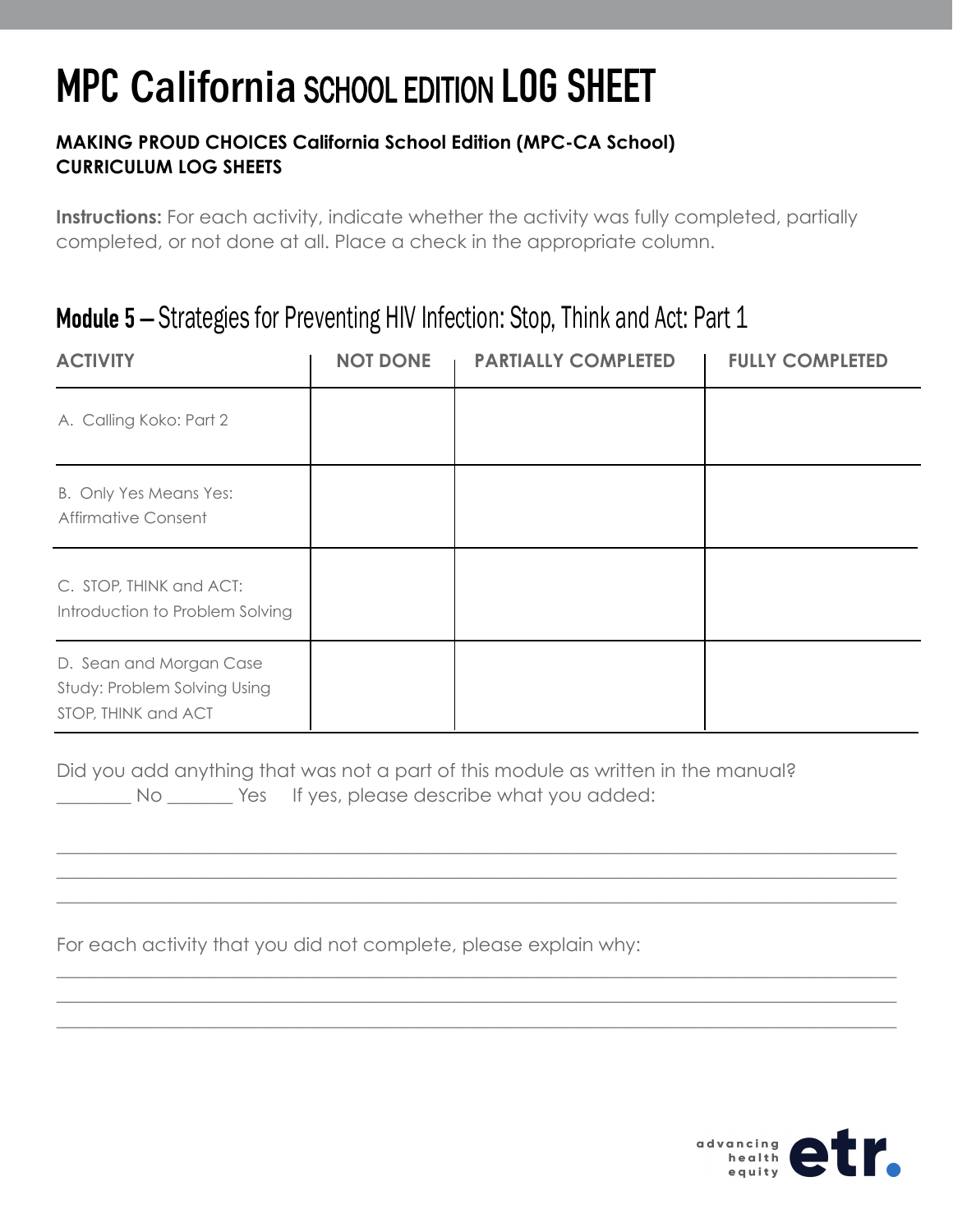#### **MAKING PROUD CHOICES California School Edition (MPC-CA School) CURRICULUM LOG SHEETS**

**Instructions:** For each activity, indicate whether the activity was fully completed, partially completed, or not done at all. Place a check in the appropriate column.

### Module 6 – Strategies for Preventing HIV Infection: Stop, Think and Act: Part 2

| <b>ACTIVITY</b>                                 | NOT DONE   PARTIALLY COMPLETED | <b>FULLY COMPLETED</b> |
|-------------------------------------------------|--------------------------------|------------------------|
| A. Nicole's Choice DVD and<br><b>Discussion</b> |                                |                        |
| B. The AIDS Basketball Game                     |                                |                        |

\_\_\_\_\_\_\_\_\_\_\_\_\_\_\_\_\_\_\_\_\_\_\_\_\_\_\_\_\_\_\_\_\_\_\_\_\_\_\_\_\_\_\_\_\_\_\_\_\_\_\_\_\_\_\_\_\_\_\_\_\_\_\_\_\_\_\_\_\_\_\_\_\_\_\_\_\_\_\_\_\_\_\_\_\_\_\_\_\_\_ \_\_\_\_\_\_\_\_\_\_\_\_\_\_\_\_\_\_\_\_\_\_\_\_\_\_\_\_\_\_\_\_\_\_\_\_\_\_\_\_\_\_\_\_\_\_\_\_\_\_\_\_\_\_\_\_\_\_\_\_\_\_\_\_\_\_\_\_\_\_\_\_\_\_\_\_\_\_\_\_\_\_\_\_\_\_\_\_\_\_ \_\_\_\_\_\_\_\_\_\_\_\_\_\_\_\_\_\_\_\_\_\_\_\_\_\_\_\_\_\_\_\_\_\_\_\_\_\_\_\_\_\_\_\_\_\_\_\_\_\_\_\_\_\_\_\_\_\_\_\_\_\_\_\_\_\_\_\_\_\_\_\_\_\_\_\_\_\_\_\_\_\_\_\_\_\_\_\_\_\_

\_\_\_\_\_\_\_\_\_\_\_\_\_\_\_\_\_\_\_\_\_\_\_\_\_\_\_\_\_\_\_\_\_\_\_\_\_\_\_\_\_\_\_\_\_\_\_\_\_\_\_\_\_\_\_\_\_\_\_\_\_\_\_\_\_\_\_\_\_\_\_\_\_\_\_\_\_\_\_\_\_\_\_\_\_\_\_\_\_\_ \_\_\_\_\_\_\_\_\_\_\_\_\_\_\_\_\_\_\_\_\_\_\_\_\_\_\_\_\_\_\_\_\_\_\_\_\_\_\_\_\_\_\_\_\_\_\_\_\_\_\_\_\_\_\_\_\_\_\_\_\_\_\_\_\_\_\_\_\_\_\_\_\_\_\_\_\_\_\_\_\_\_\_\_\_\_\_\_\_\_ \_\_\_\_\_\_\_\_\_\_\_\_\_\_\_\_\_\_\_\_\_\_\_\_\_\_\_\_\_\_\_\_\_\_\_\_\_\_\_\_\_\_\_\_\_\_\_\_\_\_\_\_\_\_\_\_\_\_\_\_\_\_\_\_\_\_\_\_\_\_\_\_\_\_\_\_\_\_\_\_\_\_\_\_\_\_\_\_\_\_

|    | Did you add anything that was not a part of this module as written in the manual? |
|----|-----------------------------------------------------------------------------------|
| No | Yes If yes, please describe what you added:                                       |

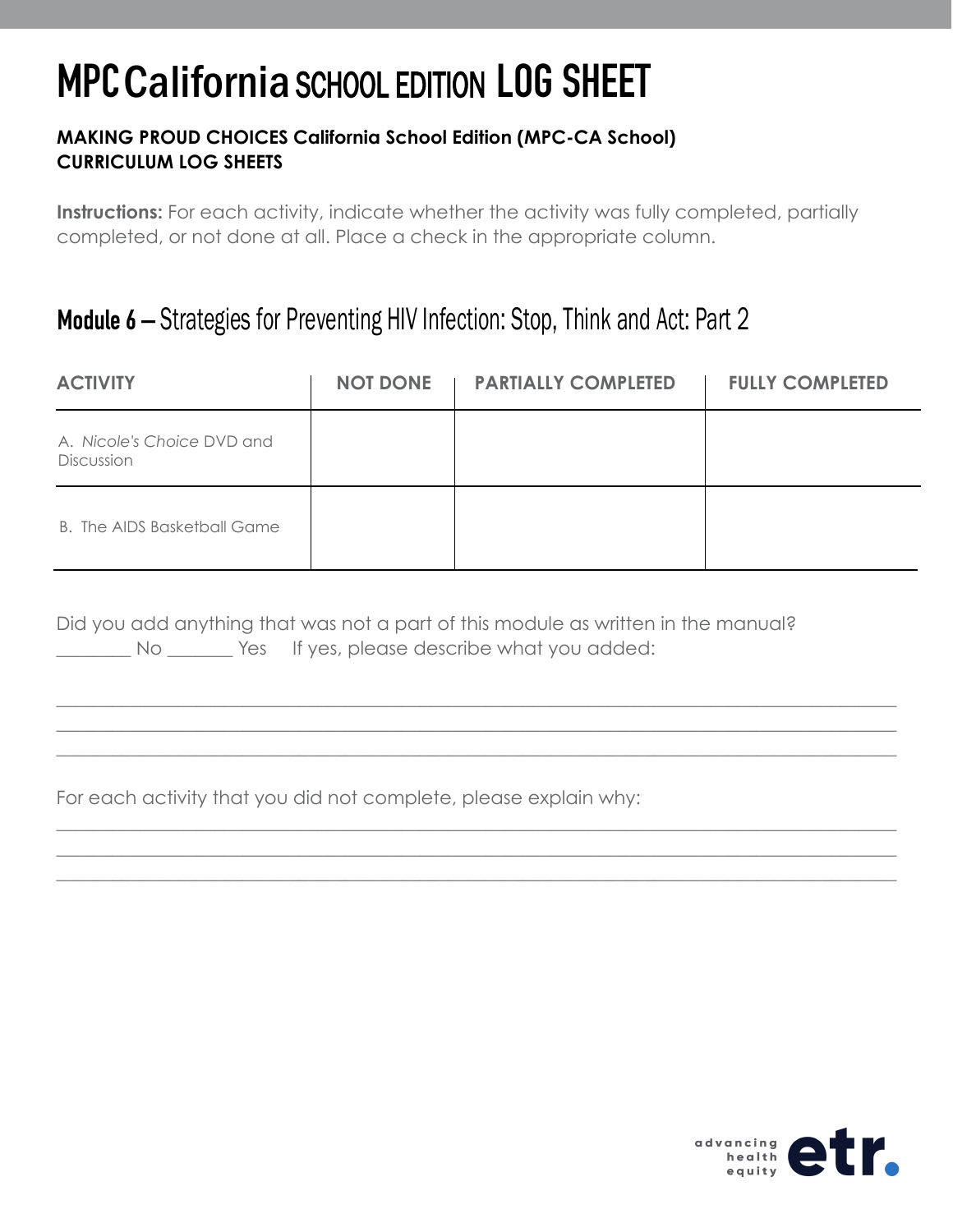#### **MAKING PROUD CHOICES California School Edition (MPC-CA School) CURRICULUM LOG SHEETS**

**Instructions:** For each activity, indicate whether the activity was fully completed, partially completed, or not done at all. Place a check in the appropriate column.

### Module 7 – The Consequences of Sex: STDs: Part 1

| <b>ACTIVITY</b>                            | NOT DONE   PARTIALLY COMPLETED | <b>FULLY COMPLETED</b> |
|--------------------------------------------|--------------------------------|------------------------|
| A. STD Facts OR<br>The Subject Is STDs DVD |                                |                        |
| <b>B.</b> The Transmission Game            |                                |                        |

\_\_\_\_\_\_\_\_\_\_\_\_\_\_\_\_\_\_\_\_\_\_\_\_\_\_\_\_\_\_\_\_\_\_\_\_\_\_\_\_\_\_\_\_\_\_\_\_\_\_\_\_\_\_\_\_\_\_\_\_\_\_\_\_\_\_\_\_\_\_\_\_\_\_\_\_\_\_\_\_\_\_\_\_\_\_\_\_\_\_ \_\_\_\_\_\_\_\_\_\_\_\_\_\_\_\_\_\_\_\_\_\_\_\_\_\_\_\_\_\_\_\_\_\_\_\_\_\_\_\_\_\_\_\_\_\_\_\_\_\_\_\_\_\_\_\_\_\_\_\_\_\_\_\_\_\_\_\_\_\_\_\_\_\_\_\_\_\_\_\_\_\_\_\_\_\_\_\_\_\_ \_\_\_\_\_\_\_\_\_\_\_\_\_\_\_\_\_\_\_\_\_\_\_\_\_\_\_\_\_\_\_\_\_\_\_\_\_\_\_\_\_\_\_\_\_\_\_\_\_\_\_\_\_\_\_\_\_\_\_\_\_\_\_\_\_\_\_\_\_\_\_\_\_\_\_\_\_\_\_\_\_\_\_\_\_\_\_\_\_\_

\_\_\_\_\_\_\_\_\_\_\_\_\_\_\_\_\_\_\_\_\_\_\_\_\_\_\_\_\_\_\_\_\_\_\_\_\_\_\_\_\_\_\_\_\_\_\_\_\_\_\_\_\_\_\_\_\_\_\_\_\_\_\_\_\_\_\_\_\_\_\_\_\_\_\_\_\_\_\_\_\_\_\_\_\_\_\_\_\_\_ \_\_\_\_\_\_\_\_\_\_\_\_\_\_\_\_\_\_\_\_\_\_\_\_\_\_\_\_\_\_\_\_\_\_\_\_\_\_\_\_\_\_\_\_\_\_\_\_\_\_\_\_\_\_\_\_\_\_\_\_\_\_\_\_\_\_\_\_\_\_\_\_\_\_\_\_\_\_\_\_\_\_\_\_\_\_\_\_\_\_ \_\_\_\_\_\_\_\_\_\_\_\_\_\_\_\_\_\_\_\_\_\_\_\_\_\_\_\_\_\_\_\_\_\_\_\_\_\_\_\_\_\_\_\_\_\_\_\_\_\_\_\_\_\_\_\_\_\_\_\_\_\_\_\_\_\_\_\_\_\_\_\_\_\_\_\_\_\_\_\_\_\_\_\_\_\_\_\_\_\_

|    |                                             |  |  | Did you add anything that was not a part of this module as written in the manual? |
|----|---------------------------------------------|--|--|-----------------------------------------------------------------------------------|
| No | Yes If yes, please describe what you added: |  |  |                                                                                   |

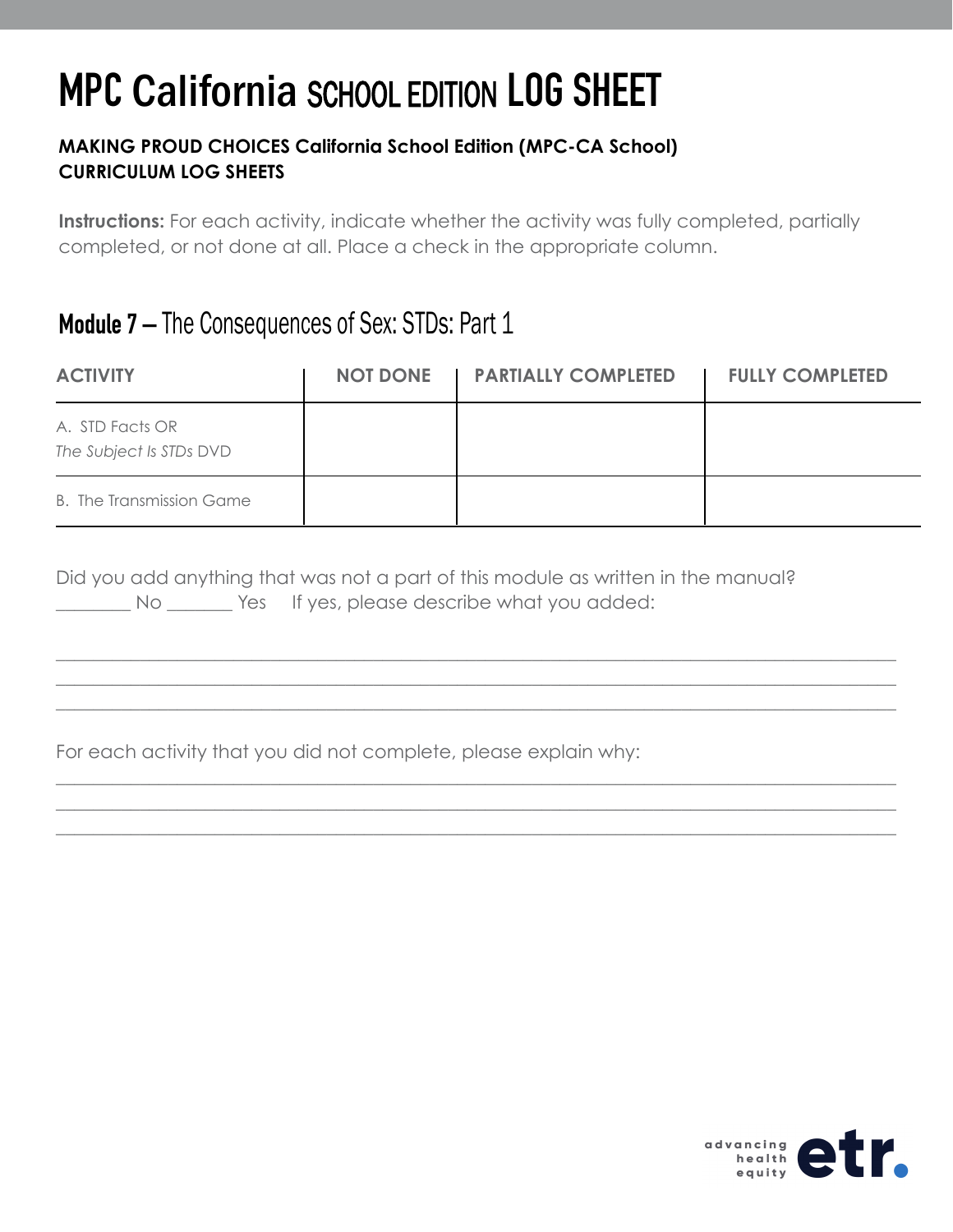#### **MAKING PROUD CHOICES California School Edition (MPC-CA School) CURRICULUM LOG SHEETS**

**Instructions:** For each activity, indicate whether the activity was fully completed, partially completed, or not done at all. Place a check in the appropriate column.

### Module 8 – The Consequences of Sex: STDs: Part 2

| <b>ACTIVITY</b>                                | <b>NOT DONE</b> | <b>PARTIALLY COMPLETED</b> | <b>FULLY COMPLETED</b> |
|------------------------------------------------|-----------------|----------------------------|------------------------|
| A. Discussing HIV and AIDS                     |                 |                            |                        |
| B. What I Think About HIV/STD<br>and Safer Sex |                 |                            |                        |
| C. Condom Use Skills                           |                 |                            |                        |

\_\_\_\_\_\_\_\_\_\_\_\_\_\_\_\_\_\_\_\_\_\_\_\_\_\_\_\_\_\_\_\_\_\_\_\_\_\_\_\_\_\_\_\_\_\_\_\_\_\_\_\_\_\_\_\_\_\_\_\_\_\_\_\_\_\_\_\_\_\_\_\_\_\_\_\_\_\_\_\_\_\_\_\_\_\_\_\_\_\_ \_\_\_\_\_\_\_\_\_\_\_\_\_\_\_\_\_\_\_\_\_\_\_\_\_\_\_\_\_\_\_\_\_\_\_\_\_\_\_\_\_\_\_\_\_\_\_\_\_\_\_\_\_\_\_\_\_\_\_\_\_\_\_\_\_\_\_\_\_\_\_\_\_\_\_\_\_\_\_\_\_\_\_\_\_\_\_\_\_\_ \_\_\_\_\_\_\_\_\_\_\_\_\_\_\_\_\_\_\_\_\_\_\_\_\_\_\_\_\_\_\_\_\_\_\_\_\_\_\_\_\_\_\_\_\_\_\_\_\_\_\_\_\_\_\_\_\_\_\_\_\_\_\_\_\_\_\_\_\_\_\_\_\_\_\_\_\_\_\_\_\_\_\_\_\_\_\_\_\_\_

\_\_\_\_\_\_\_\_\_\_\_\_\_\_\_\_\_\_\_\_\_\_\_\_\_\_\_\_\_\_\_\_\_\_\_\_\_\_\_\_\_\_\_\_\_\_\_\_\_\_\_\_\_\_\_\_\_\_\_\_\_\_\_\_\_\_\_\_\_\_\_\_\_\_\_\_\_\_\_\_\_\_\_\_\_\_\_\_\_\_ \_\_\_\_\_\_\_\_\_\_\_\_\_\_\_\_\_\_\_\_\_\_\_\_\_\_\_\_\_\_\_\_\_\_\_\_\_\_\_\_\_\_\_\_\_\_\_\_\_\_\_\_\_\_\_\_\_\_\_\_\_\_\_\_\_\_\_\_\_\_\_\_\_\_\_\_\_\_\_\_\_\_\_\_\_\_\_\_\_\_ \_\_\_\_\_\_\_\_\_\_\_\_\_\_\_\_\_\_\_\_\_\_\_\_\_\_\_\_\_\_\_\_\_\_\_\_\_\_\_\_\_\_\_\_\_\_\_\_\_\_\_\_\_\_\_\_\_\_\_\_\_\_\_\_\_\_\_\_\_\_\_\_\_\_\_\_\_\_\_\_\_\_\_\_\_\_\_\_\_\_

Did you add anything that was not a part of this module as written in the manual? No  $\sim$  Yes If yes, please describe what you added:

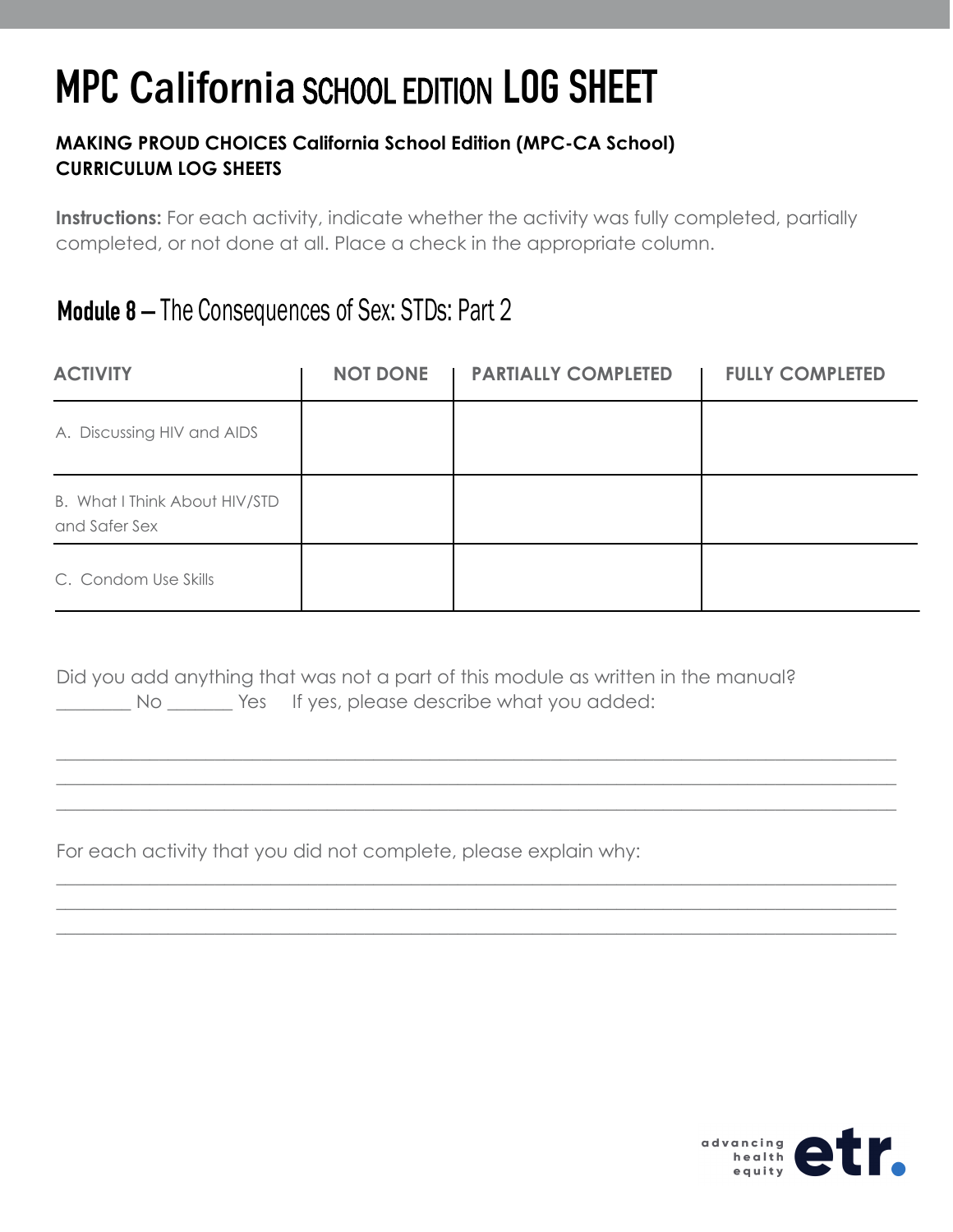#### **MAKING PROUD CHOICES California School Edition (MPC-CA School) CURRICULUM LOG SHEETS**

**Instructions:** For each activity, indicate whether the activity was fully completed, partially completed, or not done at all. Place a check in the appropriate column.

### Module 9 – The Consequences of Sex: Pregnancy: Part 1

| <b>ACTIVITY</b>                         | <b>NOT DONE</b> | <b>PARTIALLY COMPLETED</b> | <b>FULLY COMPLETED</b> |
|-----------------------------------------|-----------------|----------------------------|------------------------|
| A. Brainstorming About Teens<br>and Sex |                 |                            |                        |
| B. Myths and Facts About<br>Pregnancy   |                 |                            |                        |
| C Tanisha & Shay DVD                    |                 |                            |                        |

\_\_\_\_\_\_\_\_\_\_\_\_\_\_\_\_\_\_\_\_\_\_\_\_\_\_\_\_\_\_\_\_\_\_\_\_\_\_\_\_\_\_\_\_\_\_\_\_\_\_\_\_\_\_\_\_\_\_\_\_\_\_\_\_\_\_\_\_\_\_\_\_\_\_\_\_\_\_\_\_\_\_\_\_\_\_\_\_\_\_ \_\_\_\_\_\_\_\_\_\_\_\_\_\_\_\_\_\_\_\_\_\_\_\_\_\_\_\_\_\_\_\_\_\_\_\_\_\_\_\_\_\_\_\_\_\_\_\_\_\_\_\_\_\_\_\_\_\_\_\_\_\_\_\_\_\_\_\_\_\_\_\_\_\_\_\_\_\_\_\_\_\_\_\_\_\_\_\_\_\_ \_\_\_\_\_\_\_\_\_\_\_\_\_\_\_\_\_\_\_\_\_\_\_\_\_\_\_\_\_\_\_\_\_\_\_\_\_\_\_\_\_\_\_\_\_\_\_\_\_\_\_\_\_\_\_\_\_\_\_\_\_\_\_\_\_\_\_\_\_\_\_\_\_\_\_\_\_\_\_\_\_\_\_\_\_\_\_\_\_\_

\_\_\_\_\_\_\_\_\_\_\_\_\_\_\_\_\_\_\_\_\_\_\_\_\_\_\_\_\_\_\_\_\_\_\_\_\_\_\_\_\_\_\_\_\_\_\_\_\_\_\_\_\_\_\_\_\_\_\_\_\_\_\_\_\_\_\_\_\_\_\_\_\_\_\_\_\_\_\_\_\_\_\_\_\_\_\_\_\_\_ \_\_\_\_\_\_\_\_\_\_\_\_\_\_\_\_\_\_\_\_\_\_\_\_\_\_\_\_\_\_\_\_\_\_\_\_\_\_\_\_\_\_\_\_\_\_\_\_\_\_\_\_\_\_\_\_\_\_\_\_\_\_\_\_\_\_\_\_\_\_\_\_\_\_\_\_\_\_\_\_\_\_\_\_\_\_\_\_\_\_ \_\_\_\_\_\_\_\_\_\_\_\_\_\_\_\_\_\_\_\_\_\_\_\_\_\_\_\_\_\_\_\_\_\_\_\_\_\_\_\_\_\_\_\_\_\_\_\_\_\_\_\_\_\_\_\_\_\_\_\_\_\_\_\_\_\_\_\_\_\_\_\_\_\_\_\_\_\_\_\_\_\_\_\_\_\_\_\_\_\_

Did you add anything that was not a part of this module as written in the manual? No Wester If yes, please describe what you added:

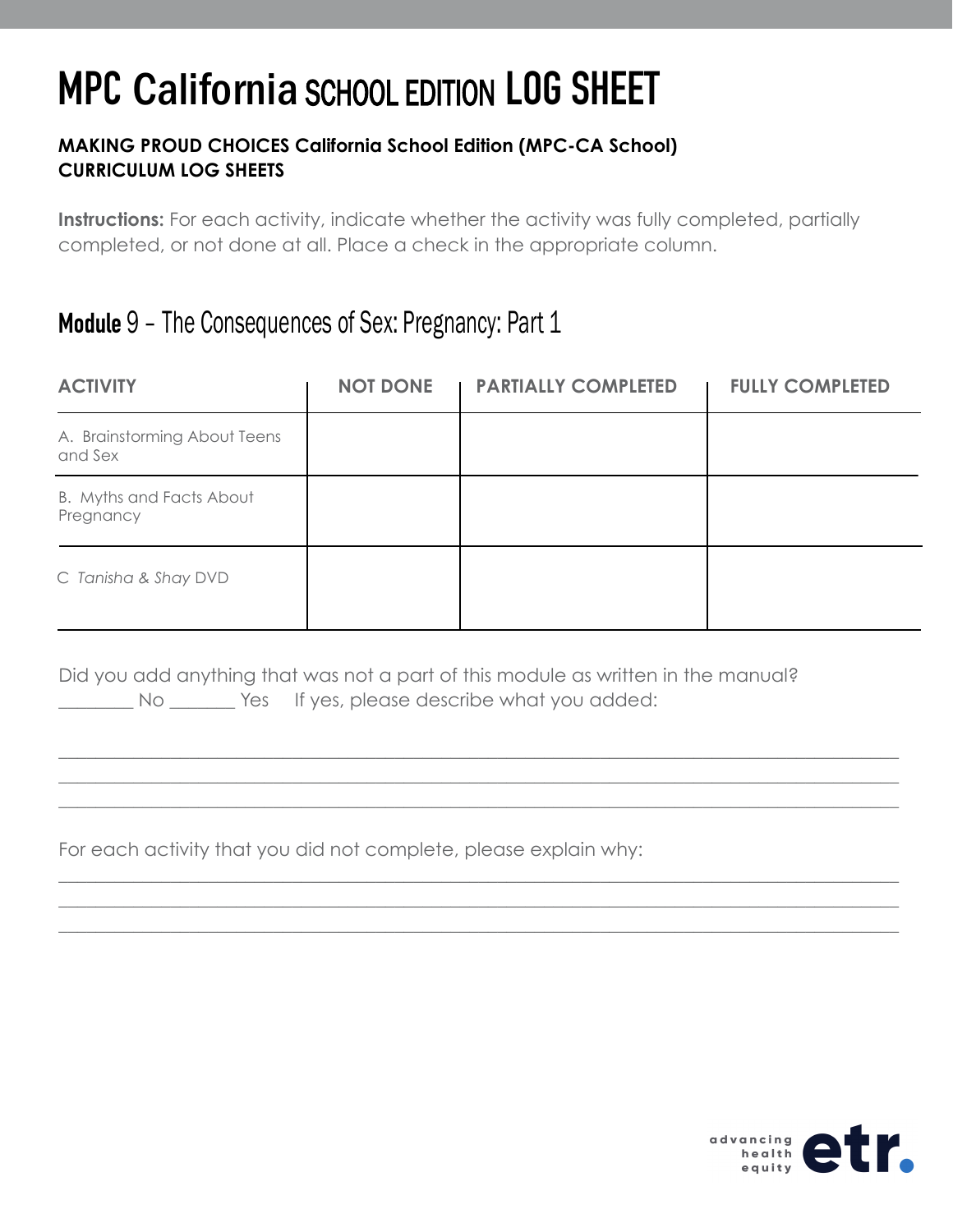#### **MAKING PROUD CHOICES California School Edition (MPC-CA School) CURRICULUM LOG SHEETS**

**Instructions:** For each activity, indicate whether the activity was fully completed, partially completed, or not done at all. Place a check in the appropriate column.

### Module 10 – The Consequences of Sex: Pregnancy: Part 2

| <b>ACTIVITY</b>                                    | <b>NOT DONE</b> | <b>PARTIALLY COMPLETED</b> | <b>FULLY COMPLETED</b> |
|----------------------------------------------------|-----------------|----------------------------|------------------------|
| A. Birth Control Methods<br>Demonstration          |                 |                            |                        |
| B. Agree/Disagree-Attitudes<br>About Contraception |                 |                            |                        |

\_\_\_\_\_\_\_\_\_\_\_\_\_\_\_\_\_\_\_\_\_\_\_\_\_\_\_\_\_\_\_\_\_\_\_\_\_\_\_\_\_\_\_\_\_\_\_\_\_\_\_\_\_\_\_\_\_\_\_\_\_\_\_\_\_\_\_\_\_\_\_\_\_\_\_\_\_\_\_\_\_\_\_\_\_\_\_\_\_\_ \_\_\_\_\_\_\_\_\_\_\_\_\_\_\_\_\_\_\_\_\_\_\_\_\_\_\_\_\_\_\_\_\_\_\_\_\_\_\_\_\_\_\_\_\_\_\_\_\_\_\_\_\_\_\_\_\_\_\_\_\_\_\_\_\_\_\_\_\_\_\_\_\_\_\_\_\_\_\_\_\_\_\_\_\_\_\_\_\_\_ \_\_\_\_\_\_\_\_\_\_\_\_\_\_\_\_\_\_\_\_\_\_\_\_\_\_\_\_\_\_\_\_\_\_\_\_\_\_\_\_\_\_\_\_\_\_\_\_\_\_\_\_\_\_\_\_\_\_\_\_\_\_\_\_\_\_\_\_\_\_\_\_\_\_\_\_\_\_\_\_\_\_\_\_\_\_\_\_\_\_

\_\_\_\_\_\_\_\_\_\_\_\_\_\_\_\_\_\_\_\_\_\_\_\_\_\_\_\_\_\_\_\_\_\_\_\_\_\_\_\_\_\_\_\_\_\_\_\_\_\_\_\_\_\_\_\_\_\_\_\_\_\_\_\_\_\_\_\_\_\_\_\_\_\_\_\_\_\_\_\_\_\_\_\_\_\_\_\_\_\_ \_\_\_\_\_\_\_\_\_\_\_\_\_\_\_\_\_\_\_\_\_\_\_\_\_\_\_\_\_\_\_\_\_\_\_\_\_\_\_\_\_\_\_\_\_\_\_\_\_\_\_\_\_\_\_\_\_\_\_\_\_\_\_\_\_\_\_\_\_\_\_\_\_\_\_\_\_\_\_\_\_\_\_\_\_\_\_\_\_\_ \_\_\_\_\_\_\_\_\_\_\_\_\_\_\_\_\_\_\_\_\_\_\_\_\_\_\_\_\_\_\_\_\_\_\_\_\_\_\_\_\_\_\_\_\_\_\_\_\_\_\_\_\_\_\_\_\_\_\_\_\_\_\_\_\_\_\_\_\_\_\_\_\_\_\_\_\_\_\_\_\_\_\_\_\_\_\_\_\_\_

Did you add anything that was not a part of this module as written in the manual? No Wester If yes, please describe what you added:

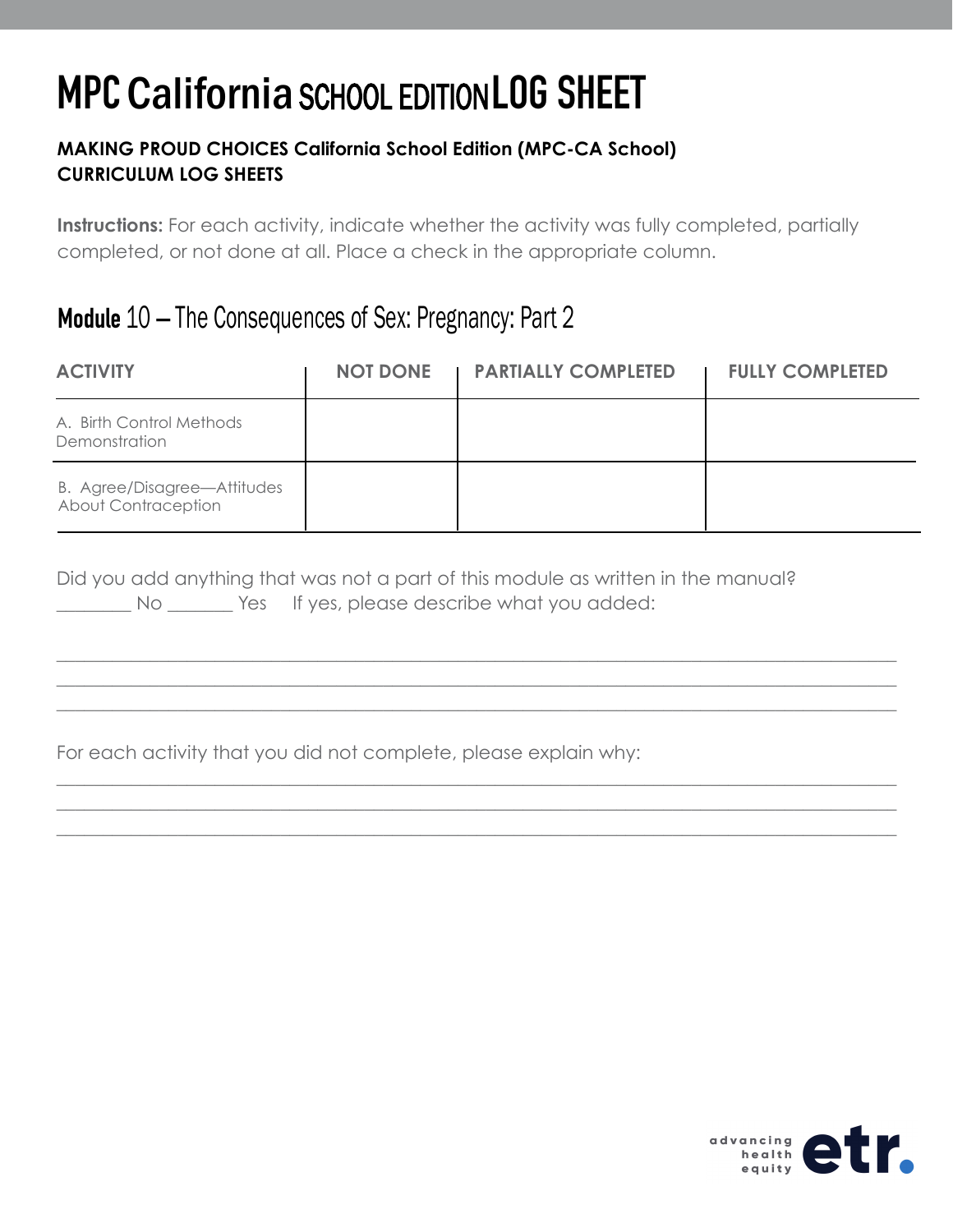#### **MAKING PROUD CHOICES California School Edition (MPC-CA School) CURRICULUM LOG SHEETS**

**Instructions:** For each activity, indicate whether the activity was fully completed, partially completed, or not done at all. Place a check in the appropriate column.

### Module 11 – Developing Condom Use and Negotiation Skills: Part 1

| <b>ACTIVITY</b>                                    | <b>NOT DONE</b> | <b>PARTIALLY COMPLETED</b> | <b>FULLY COMPLETED</b> |
|----------------------------------------------------|-----------------|----------------------------|------------------------|
| A. Condom Line-Up                                  |                 |                            |                        |
| B. How to Make Condoms<br>Fun and Pleasurable      |                 |                            |                        |
| C. Barriers to Condom Use/<br>Condom Pros and Cons |                 |                            |                        |

\_\_\_\_\_\_\_\_\_\_\_\_\_\_\_\_\_\_\_\_\_\_\_\_\_\_\_\_\_\_\_\_\_\_\_\_\_\_\_\_\_\_\_\_\_\_\_\_\_\_\_\_\_\_\_\_\_\_\_\_\_\_\_\_\_\_\_\_\_\_\_\_\_\_\_\_\_\_\_\_\_\_\_\_\_\_\_\_\_\_ \_\_\_\_\_\_\_\_\_\_\_\_\_\_\_\_\_\_\_\_\_\_\_\_\_\_\_\_\_\_\_\_\_\_\_\_\_\_\_\_\_\_\_\_\_\_\_\_\_\_\_\_\_\_\_\_\_\_\_\_\_\_\_\_\_\_\_\_\_\_\_\_\_\_\_\_\_\_\_\_\_\_\_\_\_\_\_\_\_\_ \_\_\_\_\_\_\_\_\_\_\_\_\_\_\_\_\_\_\_\_\_\_\_\_\_\_\_\_\_\_\_\_\_\_\_\_\_\_\_\_\_\_\_\_\_\_\_\_\_\_\_\_\_\_\_\_\_\_\_\_\_\_\_\_\_\_\_\_\_\_\_\_\_\_\_\_\_\_\_\_\_\_\_\_\_\_\_\_\_\_

\_\_\_\_\_\_\_\_\_\_\_\_\_\_\_\_\_\_\_\_\_\_\_\_\_\_\_\_\_\_\_\_\_\_\_\_\_\_\_\_\_\_\_\_\_\_\_\_\_\_\_\_\_\_\_\_\_\_\_\_\_\_\_\_\_\_\_\_\_\_\_\_\_\_\_\_\_\_\_\_\_\_\_\_\_\_\_\_\_\_ \_\_\_\_\_\_\_\_\_\_\_\_\_\_\_\_\_\_\_\_\_\_\_\_\_\_\_\_\_\_\_\_\_\_\_\_\_\_\_\_\_\_\_\_\_\_\_\_\_\_\_\_\_\_\_\_\_\_\_\_\_\_\_\_\_\_\_\_\_\_\_\_\_\_\_\_\_\_\_\_\_\_\_\_\_\_\_\_\_\_ \_\_\_\_\_\_\_\_\_\_\_\_\_\_\_\_\_\_\_\_\_\_\_\_\_\_\_\_\_\_\_\_\_\_\_\_\_\_\_\_\_\_\_\_\_\_\_\_\_\_\_\_\_\_\_\_\_\_\_\_\_\_\_\_\_\_\_\_\_\_\_\_\_\_\_\_\_\_\_\_\_\_\_\_\_\_\_\_\_\_

Did you add anything that was not a part of this module as written in the manual? No Wes If yes, please describe what you added:

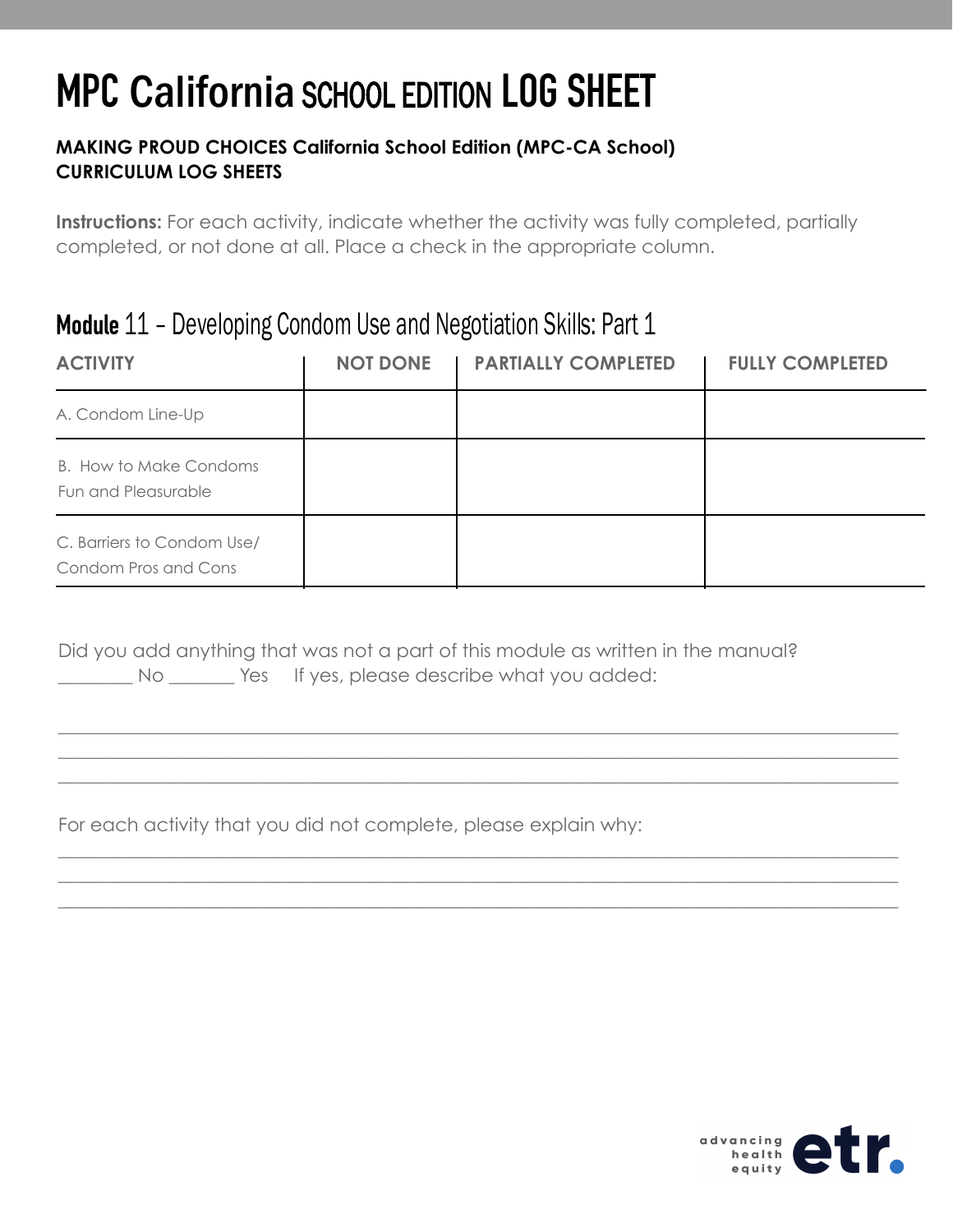#### **MAKING PROUD CHOICES California School Edition (MPC-CA School) CURRICULUM LOG SHEETS**

**Instructions:** For each activity, indicate whether the activity was fully completed, partially completed, or not done at all. Place a check in the appropriate column.

### Module 12 – Developing Condom Use and Negotiation Skills: Part 2

| <b>ACTIVITY</b>                                               | <b>NOT DONE</b><br>$\blacksquare$ | <b>PARTIALLY COMPLETED</b> | <b>FULLY COMPLETED</b> |
|---------------------------------------------------------------|-----------------------------------|----------------------------|------------------------|
| A. "What to Say if My Partner<br>Says": Responding to Excuses |                                   |                            |                        |
| B. Introduction to SWAT and<br><b>Scripted Roleplays</b>      |                                   |                            |                        |

\_\_\_\_\_\_\_\_\_\_\_\_\_\_\_\_\_\_\_\_\_\_\_\_\_\_\_\_\_\_\_\_\_\_\_\_\_\_\_\_\_\_\_\_\_\_\_\_\_\_\_\_\_\_\_\_\_\_\_\_\_\_\_\_\_\_\_\_\_\_\_\_\_\_\_\_\_\_\_\_\_\_\_\_\_\_\_\_\_\_ \_\_\_\_\_\_\_\_\_\_\_\_\_\_\_\_\_\_\_\_\_\_\_\_\_\_\_\_\_\_\_\_\_\_\_\_\_\_\_\_\_\_\_\_\_\_\_\_\_\_\_\_\_\_\_\_\_\_\_\_\_\_\_\_\_\_\_\_\_\_\_\_\_\_\_\_\_\_\_\_\_\_\_\_\_\_\_\_\_\_ \_\_\_\_\_\_\_\_\_\_\_\_\_\_\_\_\_\_\_\_\_\_\_\_\_\_\_\_\_\_\_\_\_\_\_\_\_\_\_\_\_\_\_\_\_\_\_\_\_\_\_\_\_\_\_\_\_\_\_\_\_\_\_\_\_\_\_\_\_\_\_\_\_\_\_\_\_\_\_\_\_\_\_\_\_\_\_\_\_\_

\_\_\_\_\_\_\_\_\_\_\_\_\_\_\_\_\_\_\_\_\_\_\_\_\_\_\_\_\_\_\_\_\_\_\_\_\_\_\_\_\_\_\_\_\_\_\_\_\_\_\_\_\_\_\_\_\_\_\_\_\_\_\_\_\_\_\_\_\_\_\_\_\_\_\_\_\_\_\_\_\_\_\_\_\_\_\_\_\_\_ \_\_\_\_\_\_\_\_\_\_\_\_\_\_\_\_\_\_\_\_\_\_\_\_\_\_\_\_\_\_\_\_\_\_\_\_\_\_\_\_\_\_\_\_\_\_\_\_\_\_\_\_\_\_\_\_\_\_\_\_\_\_\_\_\_\_\_\_\_\_\_\_\_\_\_\_\_\_\_\_\_\_\_\_\_\_\_\_\_\_ \_\_\_\_\_\_\_\_\_\_\_\_\_\_\_\_\_\_\_\_\_\_\_\_\_\_\_\_\_\_\_\_\_\_\_\_\_\_\_\_\_\_\_\_\_\_\_\_\_\_\_\_\_\_\_\_\_\_\_\_\_\_\_\_\_\_\_\_\_\_\_\_\_\_\_\_\_\_\_\_\_\_\_\_\_\_\_\_\_\_

|  | Did you add anything that was not a part of this module as written in the manual? |  |
|--|-----------------------------------------------------------------------------------|--|
|  | Yes If yes, please describe what you added:                                       |  |

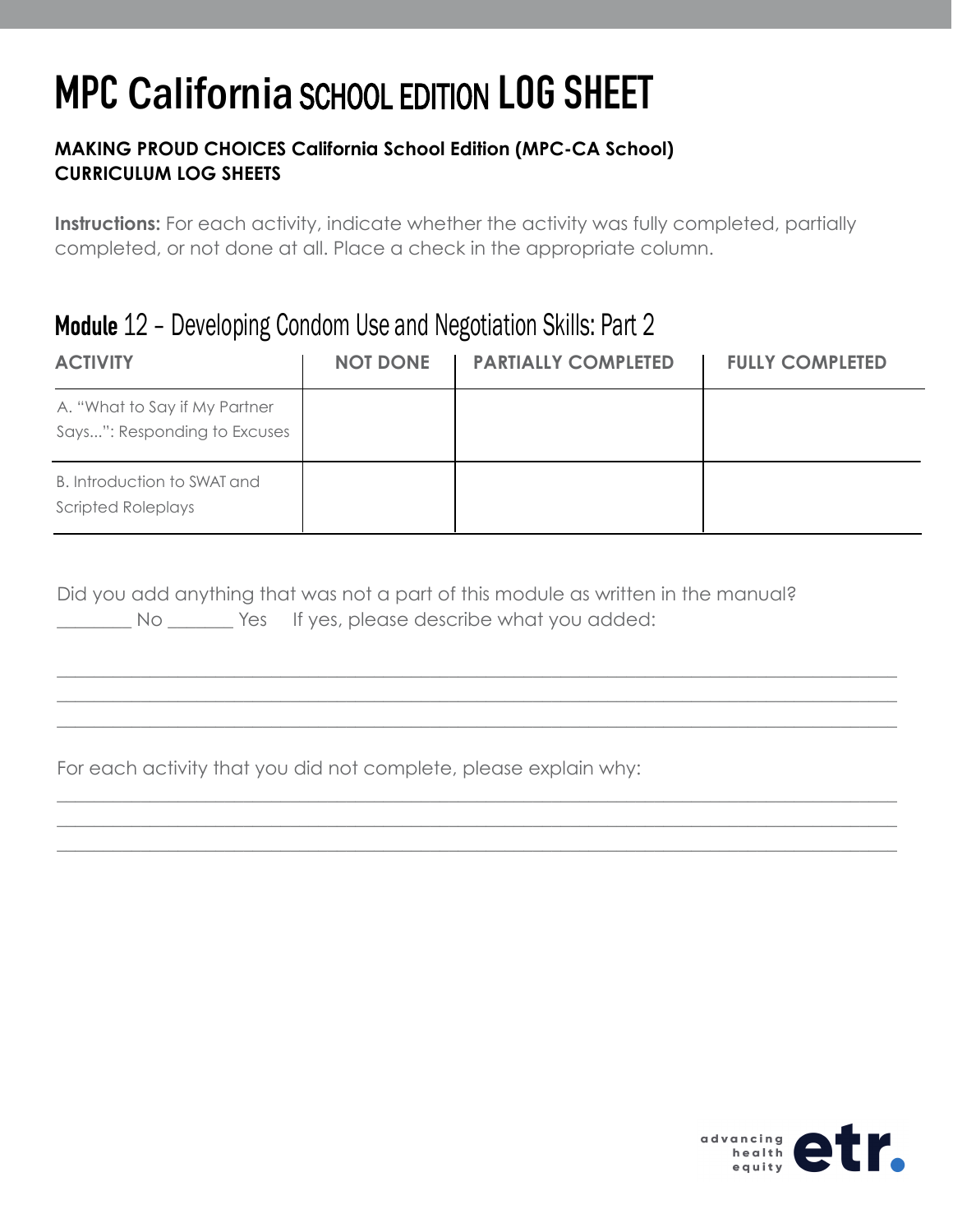#### **MAKING PROUD CHOICES California School Edition (MPC-CA School) CURRICULUM LOG SHEETS**

**Instructions:** For each activity, indicate whether the activity was fully completed, partially completed, or not done at all. Place a check in the appropriate column.

### Module 13 – Enhancing Refusal and Negotiation Skills: Part 1

| <b>ACTIVITY</b>                                                                    | <b>NOT DONE</b> | <b>PARTIALLY COMPLETED</b> | <b>FULLY COMPLETED</b> |
|------------------------------------------------------------------------------------|-----------------|----------------------------|------------------------|
| A. Safer Sex Negotiation Skills<br>and Wrap It Up DVD                              |                 |                            |                        |
| B. Practicing and Enhancing<br>Negotiation Skills: Unscripted<br>Roleplays: Part 1 |                 |                            |                        |

\_\_\_\_\_\_\_\_\_\_\_\_\_\_\_\_\_\_\_\_\_\_\_\_\_\_\_\_\_\_\_\_\_\_\_\_\_\_\_\_\_\_\_\_\_\_\_\_\_\_\_\_\_\_\_\_\_\_\_\_\_\_\_\_\_\_\_\_\_\_\_\_\_\_\_\_\_\_\_\_\_\_\_\_\_\_\_\_\_\_ \_\_\_\_\_\_\_\_\_\_\_\_\_\_\_\_\_\_\_\_\_\_\_\_\_\_\_\_\_\_\_\_\_\_\_\_\_\_\_\_\_\_\_\_\_\_\_\_\_\_\_\_\_\_\_\_\_\_\_\_\_\_\_\_\_\_\_\_\_\_\_\_\_\_\_\_\_\_\_\_\_\_\_\_\_\_\_\_\_\_  $\_$  , and the set of the set of the set of the set of the set of the set of the set of the set of the set of the set of the set of the set of the set of the set of the set of the set of the set of the set of the set of th

\_\_\_\_\_\_\_\_\_\_\_\_\_\_\_\_\_\_\_\_\_\_\_\_\_\_\_\_\_\_\_\_\_\_\_\_\_\_\_\_\_\_\_\_\_\_\_\_\_\_\_\_\_\_\_\_\_\_\_\_\_\_\_\_\_\_\_\_\_\_\_\_\_\_\_\_\_\_\_\_\_\_\_\_\_\_\_\_\_\_ \_\_\_\_\_\_\_\_\_\_\_\_\_\_\_\_\_\_\_\_\_\_\_\_\_\_\_\_\_\_\_\_\_\_\_\_\_\_\_\_\_\_\_\_\_\_\_\_\_\_\_\_\_\_\_\_\_\_\_\_\_\_\_\_\_\_\_\_\_\_\_\_\_\_\_\_\_\_\_\_\_\_\_\_\_\_\_\_\_\_ \_\_\_\_\_\_\_\_\_\_\_\_\_\_\_\_\_\_\_\_\_\_\_\_\_\_\_\_\_\_\_\_\_\_\_\_\_\_\_\_\_\_\_\_\_\_\_\_\_\_\_\_\_\_\_\_\_\_\_\_\_\_\_\_\_\_\_\_\_\_\_\_\_\_\_\_\_\_\_\_\_\_\_\_\_\_\_\_\_\_

Did you add anything that was not a part of this module as written in the manual? No Wes If yes, please describe what you added: